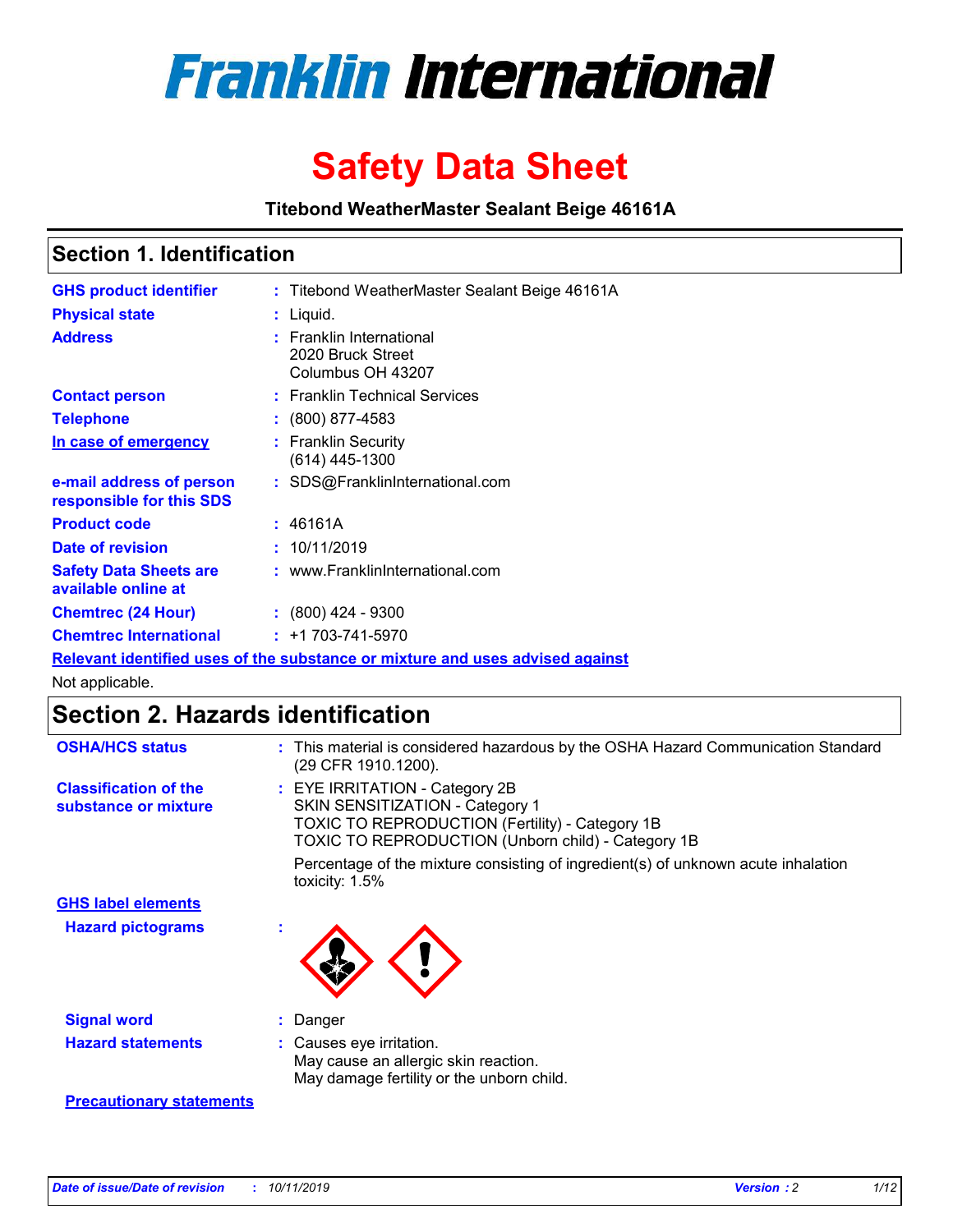### **Section 2. Hazards identification**

| <b>Prevention</b>                          | : Obtain special instructions before use. Do not handle until all safety precautions have<br>been read and understood. Wear protective gloves. Wear eye or face protection.<br>Wear protective clothing. Avoid breathing vapor. Wash hands thoroughly after handling.<br>Contaminated work clothing must not be allowed out of the workplace.                                                        |
|--------------------------------------------|------------------------------------------------------------------------------------------------------------------------------------------------------------------------------------------------------------------------------------------------------------------------------------------------------------------------------------------------------------------------------------------------------|
| <b>Response</b>                            | : IF exposed or concerned: Get medical attention. IF ON SKIN: Wash with plenty of<br>soap and water. Wash contaminated clothing before reuse. If skin irritation or rash<br>occurs: Get medical attention. IF IN EYES: Rinse cautiously with water for several<br>minutes. Remove contact lenses, if present and easy to do. Continue rinsing. If eye<br>irritation persists: Get medical attention. |
| <b>Storage</b>                             | : Store locked up.                                                                                                                                                                                                                                                                                                                                                                                   |
| <b>Disposal</b>                            | : Dispose of contents and container in accordance with all local, regional, national and<br>international regulations.                                                                                                                                                                                                                                                                               |
| <b>Hazards not otherwise</b><br>classified | : Product generates methanol during cure.                                                                                                                                                                                                                                                                                                                                                            |
|                                            |                                                                                                                                                                                                                                                                                                                                                                                                      |

### **Section 3. Composition/information on ingredients**

| <b>Substance/mixture</b><br>Mixture                  |               |                     |
|------------------------------------------------------|---------------|---------------------|
| <b>Ingredient name</b>                               | $\frac{9}{6}$ | <b>CAS number</b>   |
| 3-aminopropyltriethoxysilane<br>Dibutyltin dilaurate | ≤3<br>$≤0.3$  | 919-30-2<br>77-58-7 |

Any concentration shown as a range is to protect confidentiality or is due to batch variation.

**There are no additional ingredients present which, within the current knowledge of the supplier and in the concentrations applicable, are classified as hazardous to health or the environment and hence require reporting in this section.**

**Occupational exposure limits, if available, are listed in Section 8.**

### **Section 4. First aid measures**

|                     | <b>Description of necessary first aid measures</b>                                                                                                                                                                                                                                                                                                                                                                                                                                                                                                                                                                                                                                                                                                                        |  |  |  |  |
|---------------------|---------------------------------------------------------------------------------------------------------------------------------------------------------------------------------------------------------------------------------------------------------------------------------------------------------------------------------------------------------------------------------------------------------------------------------------------------------------------------------------------------------------------------------------------------------------------------------------------------------------------------------------------------------------------------------------------------------------------------------------------------------------------------|--|--|--|--|
| <b>Eye contact</b>  | : Immediately flush eyes with plenty of water, occasionally lifting the upper and lower<br>eyelids. Check for and remove any contact lenses. Continue to rinse for at least 10<br>minutes. If irritation persists, get medical attention.                                                                                                                                                                                                                                                                                                                                                                                                                                                                                                                                 |  |  |  |  |
| <b>Inhalation</b>   | : Remove victim to fresh air and keep at rest in a position comfortable for breathing. If<br>not breathing, if breathing is irregular or if respiratory arrest occurs, provide artificial<br>respiration or oxygen by trained personnel. It may be dangerous to the person providing<br>aid to give mouth-to-mouth resuscitation. Get medical attention. If unconscious, place<br>in recovery position and get medical attention immediately. Maintain an open airway.<br>Loosen tight clothing such as a collar, tie, belt or waistband. In case of inhalation of<br>decomposition products in a fire, symptoms may be delayed. The exposed person may<br>need to be kept under medical surveillance for 48 hours.                                                       |  |  |  |  |
| <b>Skin contact</b> | : Wash with plenty of soap and water. Remove contaminated clothing and shoes. Wash<br>contaminated clothing thoroughly with water before removing it, or wear gloves.<br>Continue to rinse for at least 10 minutes. Get medical attention. In the event of any<br>complaints or symptoms, avoid further exposure. Wash clothing before reuse. Clean<br>shoes thoroughly before reuse.                                                                                                                                                                                                                                                                                                                                                                                     |  |  |  |  |
| <b>Ingestion</b>    | : Wash out mouth with water. Remove dentures if any. Remove victim to fresh air and<br>keep at rest in a position comfortable for breathing. If material has been swallowed and<br>the exposed person is conscious, give small quantities of water to drink. Stop if the<br>exposed person feels sick as vomiting may be dangerous. Do not induce vomiting<br>unless directed to do so by medical personnel. If vomiting occurs, the head should be<br>kept low so that vomit does not enter the lungs. Get medical attention. Never give<br>anything by mouth to an unconscious person. If unconscious, place in recovery position<br>and get medical attention immediately. Maintain an open airway. Loosen tight clothing<br>such as a collar, tie, belt or waistband. |  |  |  |  |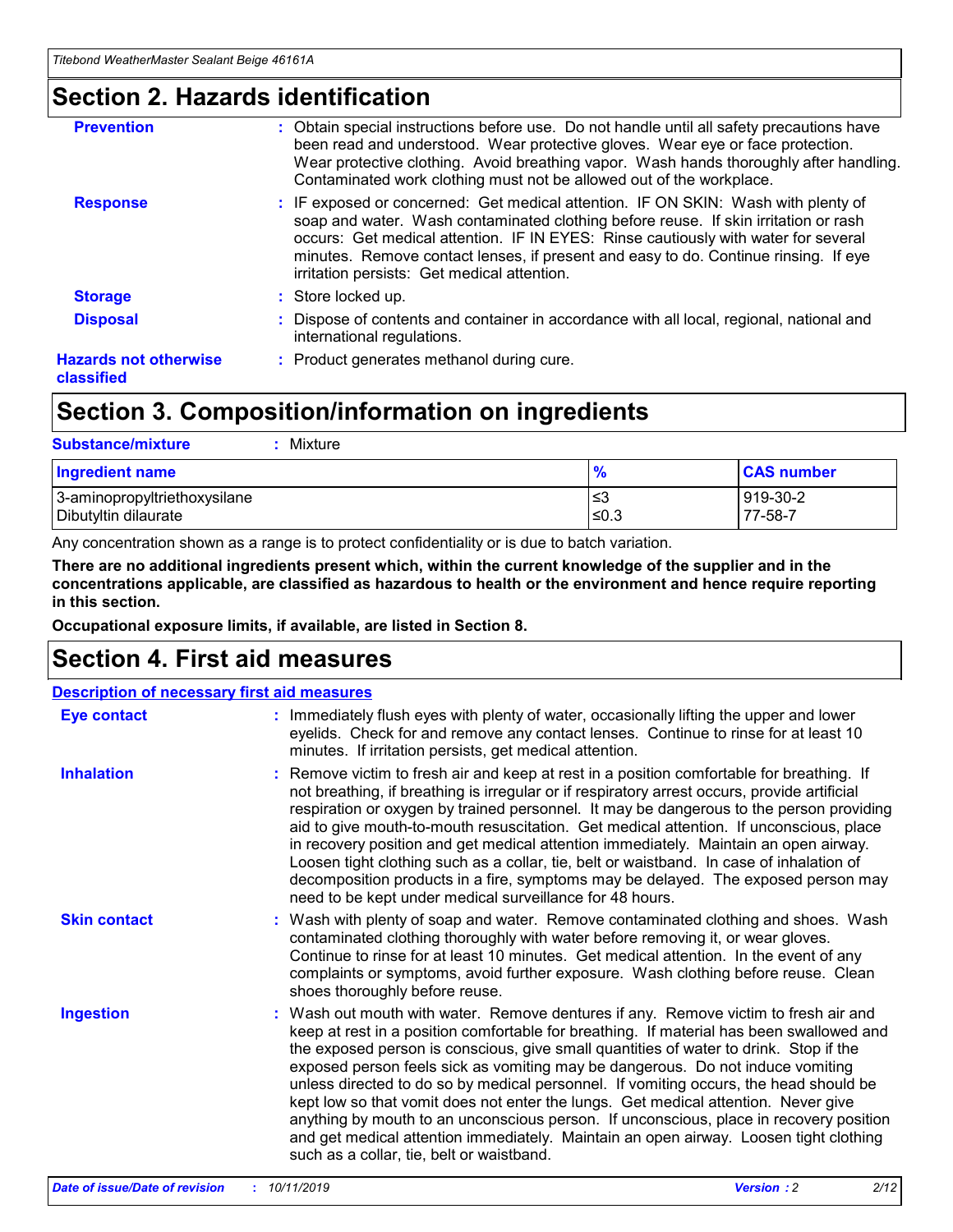## **Section 4. First aid measures**

| Most important symptoms/effects, acute and delayed                                          |  |                                                                                                                                                                                                                                                                                                                                                                                                                 |  |  |
|---------------------------------------------------------------------------------------------|--|-----------------------------------------------------------------------------------------------------------------------------------------------------------------------------------------------------------------------------------------------------------------------------------------------------------------------------------------------------------------------------------------------------------------|--|--|
| <b>Potential acute health effects</b>                                                       |  |                                                                                                                                                                                                                                                                                                                                                                                                                 |  |  |
| <b>Eye contact</b>                                                                          |  | : May cause eye irritation.                                                                                                                                                                                                                                                                                                                                                                                     |  |  |
| <b>Inhalation</b>                                                                           |  | : No known significant effects or critical hazards.                                                                                                                                                                                                                                                                                                                                                             |  |  |
| <b>Skin contact</b>                                                                         |  | : May cause skin irritation.                                                                                                                                                                                                                                                                                                                                                                                    |  |  |
| <b>Ingestion</b>                                                                            |  | : No known significant effects or critical hazards.                                                                                                                                                                                                                                                                                                                                                             |  |  |
| Over-exposure signs/symptoms                                                                |  |                                                                                                                                                                                                                                                                                                                                                                                                                 |  |  |
| <b>Eye contact</b>                                                                          |  | : Adverse symptoms may include the following:<br>irritation<br>watering<br>redness                                                                                                                                                                                                                                                                                                                              |  |  |
| <b>Inhalation</b>                                                                           |  | : Adverse symptoms may include the following:<br>reduced fetal weight<br>increase in fetal deaths<br>skeletal malformations                                                                                                                                                                                                                                                                                     |  |  |
| <b>Skin contact</b>                                                                         |  | : Adverse symptoms may include the following:<br>irritation<br>redness<br>reduced fetal weight<br>increase in fetal deaths<br>skeletal malformations                                                                                                                                                                                                                                                            |  |  |
| <b>Ingestion</b>                                                                            |  | : Adverse symptoms may include the following:<br>reduced fetal weight<br>increase in fetal deaths<br>skeletal malformations                                                                                                                                                                                                                                                                                     |  |  |
| <b>Indication of immediate medical attention and special treatment needed, if necessary</b> |  |                                                                                                                                                                                                                                                                                                                                                                                                                 |  |  |
| <b>Notes to physician</b>                                                                   |  | : In case of inhalation of decomposition products in a fire, symptoms may be delayed.<br>The exposed person may need to be kept under medical surveillance for 48 hours.                                                                                                                                                                                                                                        |  |  |
| <b>Specific treatments</b>                                                                  |  | : No specific treatment.                                                                                                                                                                                                                                                                                                                                                                                        |  |  |
| <b>Protection of first-aiders</b>                                                           |  | : No action shall be taken involving any personal risk or without suitable training. If it is<br>suspected that fumes are still present, the rescuer should wear an appropriate mask or<br>self-contained breathing apparatus. It may be dangerous to the person providing aid to<br>give mouth-to-mouth resuscitation. Wash contaminated clothing thoroughly with water<br>before removing it, or wear gloves. |  |  |

**See toxicological information (Section 11)**

### **Section 5. Fire-fighting measures**

| <b>Extinguishing media</b>                             |                                                                                                                                                                                                     |
|--------------------------------------------------------|-----------------------------------------------------------------------------------------------------------------------------------------------------------------------------------------------------|
| <b>Suitable extinguishing</b><br>media                 | : Use an extinguishing agent suitable for the surrounding fire.                                                                                                                                     |
| <b>Unsuitable extinguishing</b><br>media               | : None known.                                                                                                                                                                                       |
| <b>Specific hazards arising</b><br>from the chemical   | : In a fire or if heated, a pressure increase will occur and the container may burst.                                                                                                               |
| <b>Hazardous thermal</b><br>decomposition products     | : Decomposition products may include the following materials:<br>carbon dioxide<br>carbon monoxide<br>nitrogen oxides<br>metal oxide/oxides                                                         |
| <b>Special protective actions</b><br>for fire-fighters | : Promptly isolate the scene by removing all persons from the vicinity of the incident if<br>there is a fire. No action shall be taken involving any personal risk or without suitable<br>training. |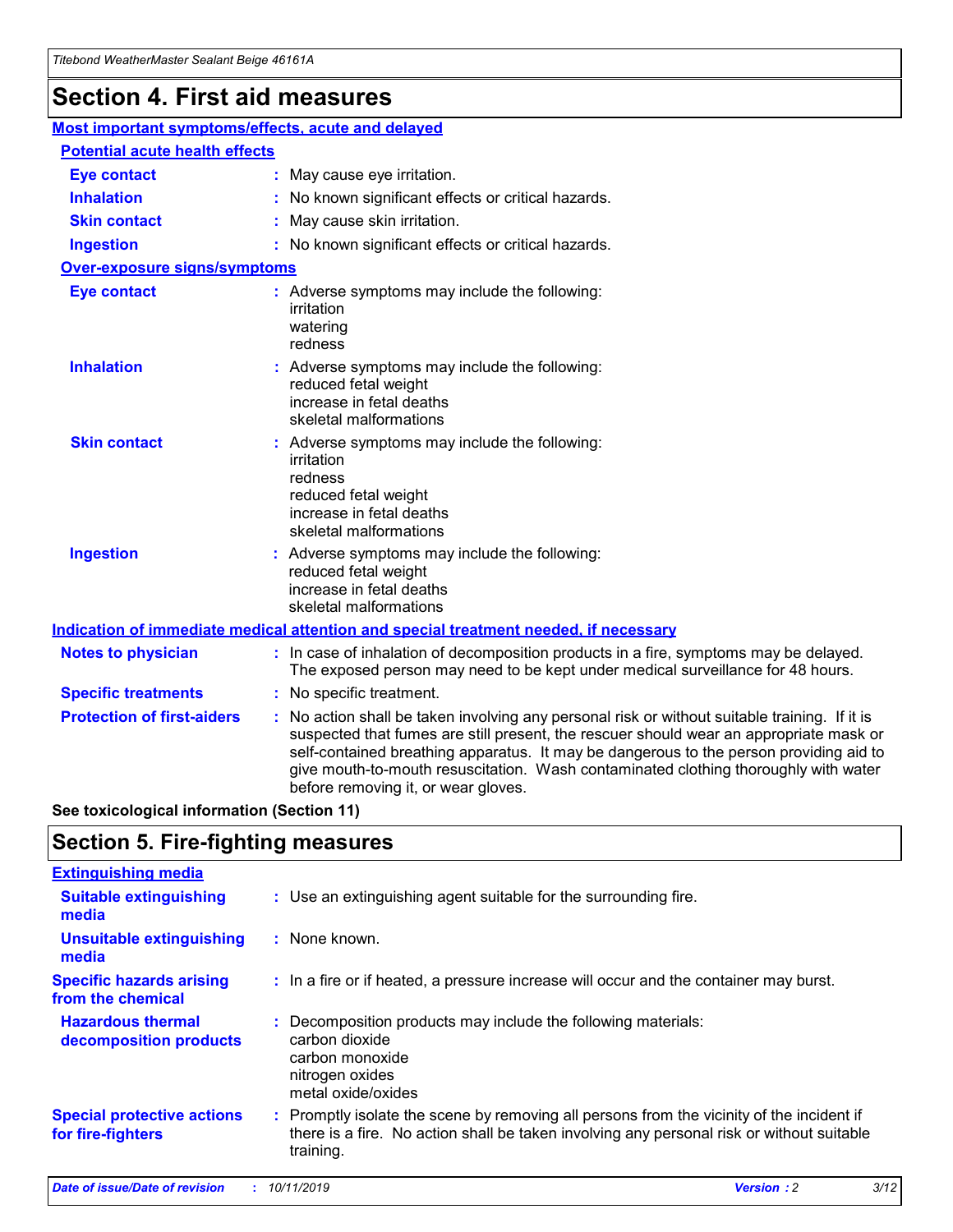### **Section 5. Fire-fighting measures**

**Special protective equipment for fire-fighters** Fire-fighters should wear appropriate protective equipment and self-contained breathing **:** apparatus (SCBA) with a full face-piece operated in positive pressure mode.

### **Section 6. Accidental release measures**

#### **Personal precautions, protective equipment and emergency procedures**

| For non-emergency<br>personnel                               | : No action shall be taken involving any personal risk or without suitable training.<br>Evacuate surrounding areas. Keep unnecessary and unprotected personnel from<br>entering. Do not touch or walk through spilled material. Avoid breathing vapor or mist.<br>Provide adequate ventilation. Wear appropriate respirator when ventilation is<br>inadequate. Put on appropriate personal protective equipment.                                                                                                                                                                                                                                                                                             |
|--------------------------------------------------------------|--------------------------------------------------------------------------------------------------------------------------------------------------------------------------------------------------------------------------------------------------------------------------------------------------------------------------------------------------------------------------------------------------------------------------------------------------------------------------------------------------------------------------------------------------------------------------------------------------------------------------------------------------------------------------------------------------------------|
|                                                              | For emergency responders : If specialized clothing is required to deal with the spillage, take note of any information in<br>Section 8 on suitable and unsuitable materials. See also the information in "For non-<br>emergency personnel".                                                                                                                                                                                                                                                                                                                                                                                                                                                                  |
| <b>Environmental precautions</b>                             | : Avoid dispersal of spilled material and runoff and contact with soil, waterways, drains<br>and sewers. Inform the relevant authorities if the product has caused environmental<br>pollution (sewers, waterways, soil or air).                                                                                                                                                                                                                                                                                                                                                                                                                                                                              |
| <b>Methods and materials for containment and cleaning up</b> |                                                                                                                                                                                                                                                                                                                                                                                                                                                                                                                                                                                                                                                                                                              |
| <b>Small spill</b>                                           | : Stop leak if without risk. Move containers from spill area. Dilute with water and mop up<br>if water-soluble. Alternatively, or if water-insoluble, absorb with an inert dry material and<br>place in an appropriate waste disposal container. Dispose of via a licensed waste<br>disposal contractor.                                                                                                                                                                                                                                                                                                                                                                                                     |
| <b>Large spill</b>                                           | : Stop leak if without risk. Move containers from spill area. Approach release from<br>upwind. Prevent entry into sewers, water courses, basements or confined areas. Wash<br>spillages into an effluent treatment plant or proceed as follows. Contain and collect<br>spillage with non-combustible, absorbent material e.g. sand, earth, vermiculite or<br>diatomaceous earth and place in container for disposal according to local regulations<br>(see Section 13). Dispose of via a licensed waste disposal contractor. Contaminated<br>absorbent material may pose the same hazard as the spilled product. Note: see<br>Section 1 for emergency contact information and Section 13 for waste disposal. |

### **Section 7. Handling and storage**

| <b>Precautions for safe handling</b>                                             |                                                                                                                                                                                                                                                                                                                                                                                                                                                                                                                                                                                                                                                                                                                                                                                                                                                  |
|----------------------------------------------------------------------------------|--------------------------------------------------------------------------------------------------------------------------------------------------------------------------------------------------------------------------------------------------------------------------------------------------------------------------------------------------------------------------------------------------------------------------------------------------------------------------------------------------------------------------------------------------------------------------------------------------------------------------------------------------------------------------------------------------------------------------------------------------------------------------------------------------------------------------------------------------|
| <b>Protective measures</b>                                                       | : Put on appropriate personal protective equipment (see Section 8). Persons with a<br>history of skin sensitization problems should not be employed in any process in which<br>this product is used. Avoid exposure - obtain special instructions before use. Avoid<br>exposure during pregnancy. Do not handle until all safety precautions have been read<br>and understood. Do not get in eyes or on skin or clothing. Do not ingest. Avoid<br>breathing vapor or mist. If during normal use the material presents a respiratory hazard,<br>use only with adequate ventilation or wear appropriate respirator. Keep in the original<br>container or an approved alternative made from a compatible material, kept tightly<br>closed when not in use. Empty containers retain product residue and can be hazardous.<br>Do not reuse container. |
| <b>Advice on general</b><br>occupational hygiene                                 | : Eating, drinking and smoking should be prohibited in areas where this material is<br>handled, stored and processed. Workers should wash hands and face before eating,<br>drinking and smoking. Remove contaminated clothing and protective equipment before<br>entering eating areas. See also Section 8 for additional information on hygiene<br>measures.                                                                                                                                                                                                                                                                                                                                                                                                                                                                                    |
| <b>Conditions for safe storage,</b><br>including any<br><b>incompatibilities</b> | : Store between the following temperatures: 0 to 120 $\degree$ C (32 to 248 $\degree$ F). Store in<br>accordance with local regulations. Store in original container protected from direct<br>sunlight in a dry, cool and well-ventilated area, away from incompatible materials (see<br>Section 10) and food and drink. Store locked up. Keep container tightly closed and<br>sealed until ready for use. Containers that have been opened must be carefully<br>resealed and kept upright to prevent leakage. Do not store in unlabeled containers.<br>Use appropriate containment to avoid environmental contamination. See Section 10 for<br>incompatible materials before handling or use.                                                                                                                                                   |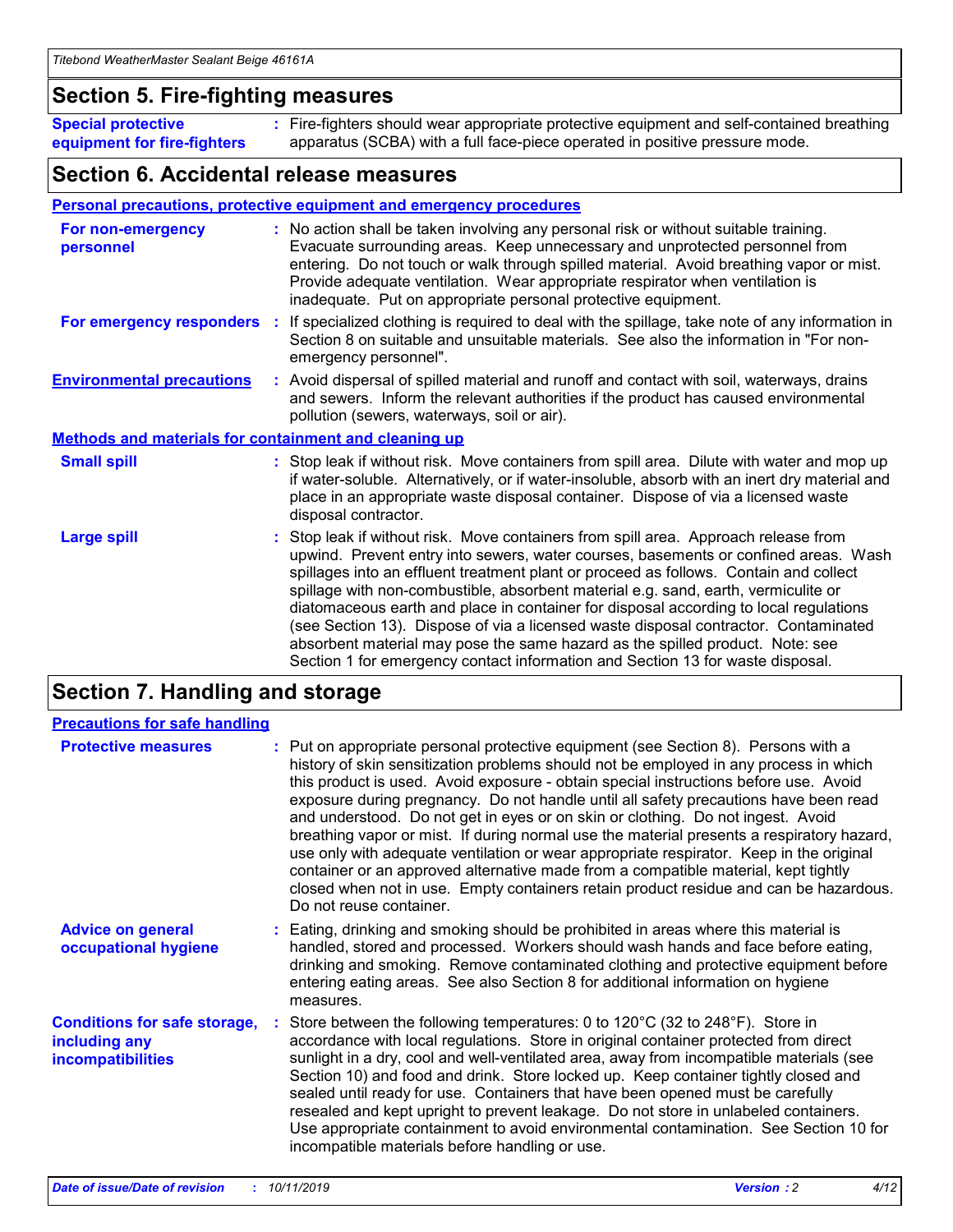## **Section 8. Exposure controls/personal protection**

#### **Control parameters**

#### **Occupational exposure limits**

| <b>Ingredient name</b>                               |    |                        | <b>Exposure limits</b>                                                                                                                                                                                                                                                                                                                                                                                                                                                                                                                                                                                                 |
|------------------------------------------------------|----|------------------------|------------------------------------------------------------------------------------------------------------------------------------------------------------------------------------------------------------------------------------------------------------------------------------------------------------------------------------------------------------------------------------------------------------------------------------------------------------------------------------------------------------------------------------------------------------------------------------------------------------------------|
| 3-aminopropyltriethoxysilane<br>Dibutyltin dilaurate |    |                        | None.<br>ACGIH TLV (United States, 3/2019). Absorbed through skin.<br>Notes: as Sn<br>TWA: $0.1 \text{ mg/m}^3$ , (as Sn) 8 hours.<br>STEL: 0.2 mg/m <sup>3</sup> , (as Sn) 15 minutes.<br>NIOSH REL (United States, 10/2016). Absorbed through skin.<br>Notes: as Sn<br>TWA: 0.1 mg/m <sup>3</sup> , (as Sn) 10 hours.<br>OSHA PEL (United States, 5/2018). Notes: as Sn<br>TWA: 0.1 mg/m <sup>3</sup> , (as Sn) 8 hours.<br>OSHA PEL 1989 (United States, 3/1989). Absorbed through skin.<br>Notes: measured as Sn<br>TWA: 0.1 mg/m <sup>3</sup> , (measured as Sn) 8 hours. Form: Organic                           |
| <b>Appropriate engineering</b><br>controls           |    |                        | : If user operations generate dust, fumes, gas, vapor or mist, use process enclosures,<br>local exhaust ventilation or other engineering controls to keep worker exposure to<br>airborne contaminants below any recommended or statutory limits.                                                                                                                                                                                                                                                                                                                                                                       |
| <b>Environmental exposure</b><br>controls            |    |                        | Emissions from ventilation or work process equipment should be checked to ensure<br>they comply with the requirements of environmental protection legislation. In some<br>cases, fume scrubbers, filters or engineering modifications to the process equipment<br>will be necessary to reduce emissions to acceptable levels.                                                                                                                                                                                                                                                                                          |
| <b>Individual protection measures</b>                |    |                        |                                                                                                                                                                                                                                                                                                                                                                                                                                                                                                                                                                                                                        |
| <b>Hygiene measures</b>                              |    |                        | : Wash hands, forearms and face thoroughly after handling chemical products, before<br>eating, smoking and using the lavatory and at the end of the working period.<br>Appropriate techniques should be used to remove potentially contaminated clothing.<br>Contaminated work clothing should not be allowed out of the workplace. Wash<br>contaminated clothing before reusing. Ensure that eyewash stations and safety<br>showers are close to the workstation location.                                                                                                                                            |
| <b>Eye/face protection</b>                           |    |                        | Safety eyewear complying with an approved standard should be used when a risk<br>assessment indicates this is necessary to avoid exposure to liquid splashes, mists,<br>gases or dusts. If contact is possible, the following protection should be worn, unless<br>the assessment indicates a higher degree of protection: chemical splash goggles.                                                                                                                                                                                                                                                                    |
| <b>Skin protection</b>                               |    |                        |                                                                                                                                                                                                                                                                                                                                                                                                                                                                                                                                                                                                                        |
| <b>Hand protection</b>                               |    |                        | : Chemical-resistant, impervious gloves complying with an approved standard should be<br>worn at all times when handling chemical products if a risk assessment indicates this is<br>necessary. Considering the parameters specified by the glove manufacturer, check<br>during use that the gloves are still retaining their protective properties. It should be<br>noted that the time to breakthrough for any glove material may be different for different<br>glove manufacturers. In the case of mixtures, consisting of several substances, the<br>protection time of the gloves cannot be accurately estimated. |
| <b>Body protection</b>                               |    | handling this product. | Personal protective equipment for the body should be selected based on the task being<br>performed and the risks involved and should be approved by a specialist before                                                                                                                                                                                                                                                                                                                                                                                                                                                |
| <b>Other skin protection</b>                         |    |                        | : Appropriate footwear and any additional skin protection measures should be selected<br>based on the task being performed and the risks involved and should be approved by a<br>specialist before handling this product.                                                                                                                                                                                                                                                                                                                                                                                              |
| <b>Respiratory protection</b>                        | ÷. | aspects of use.        | Based on the hazard and potential for exposure, select a respirator that meets the<br>appropriate standard or certification. Respirators must be used according to a<br>respiratory protection program to ensure proper fitting, training, and other important                                                                                                                                                                                                                                                                                                                                                         |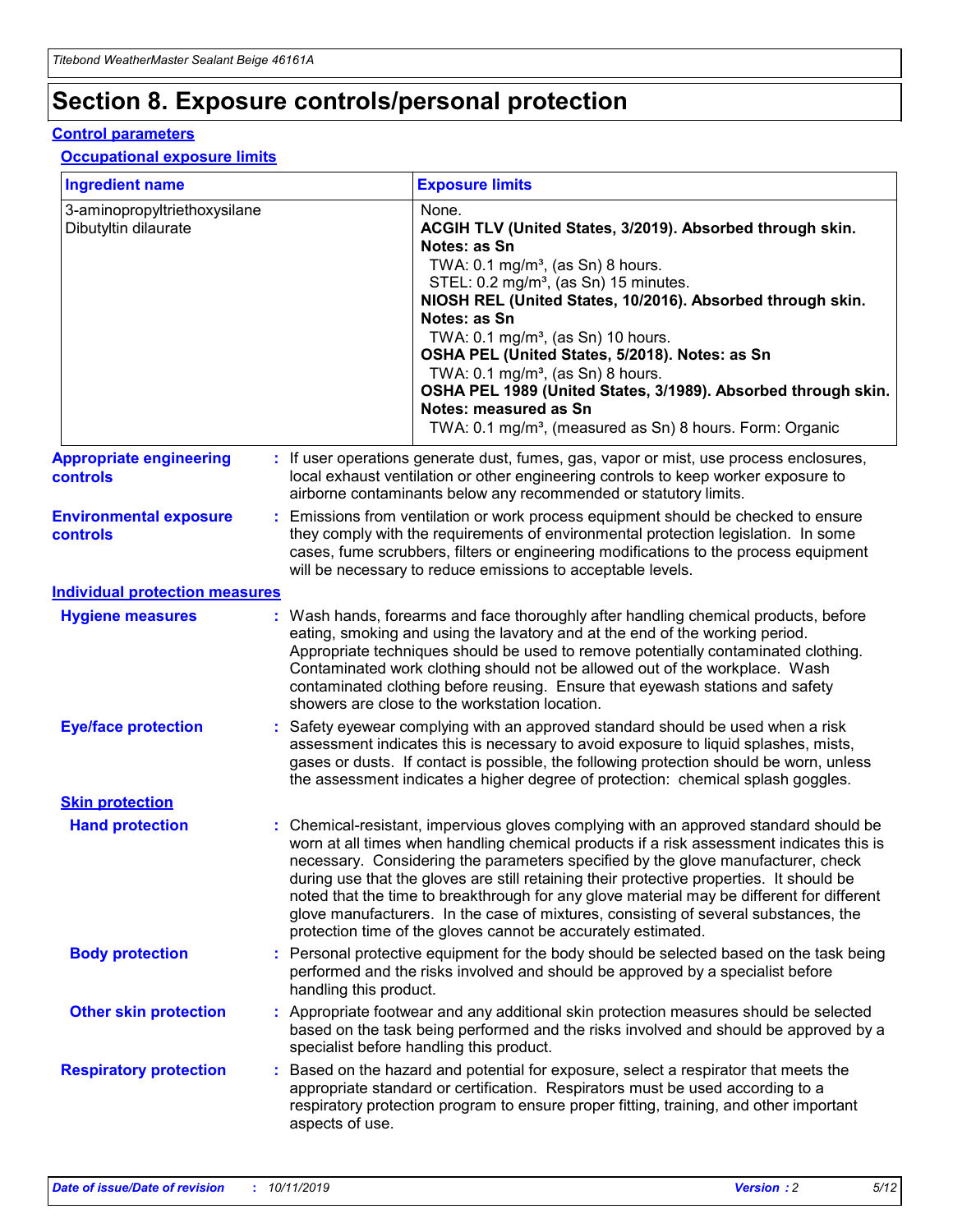### **Section 9. Physical and chemical properties**

#### **Appearance**

| <b>Physical state</b>                             | : Liquid. [Paste.]                                                |
|---------------------------------------------------|-------------------------------------------------------------------|
| Color                                             | Beige.                                                            |
| Odor                                              | None [Slight]                                                     |
| <b>Odor threshold</b>                             | : Not available.                                                  |
| рH                                                | : Not applicable.                                                 |
| <b>Melting point</b>                              | : Not available.                                                  |
| <b>Boiling point</b>                              | : $>100^{\circ}$ C ( $>212^{\circ}$ F)                            |
| <b>Flash point</b>                                | : Closed cup: $>200^{\circ}$ C ( $>392^{\circ}$ F) [Setaflash.]   |
| <b>Evaporation rate</b>                           | $:$ <1 (butyl acetate = 1)                                        |
| <b>Flammability (solid, gas)</b>                  | : Not available.                                                  |
| Lower and upper explosive<br>(flammable) limits   | : Not available.                                                  |
| <b>VOC (less water, less</b><br>exempt solvents)  | $: 0$ g/l                                                         |
| <b>Volatility</b>                                 | $: 0\%$ (w/w)                                                     |
| <b>Vapor density</b>                              | : Not available.                                                  |
| <b>Relative density</b>                           | : 1.4329                                                          |
| <b>Solubility</b>                                 | : Insoluble in the following materials: cold water and hot water. |
| <b>Solubility in water</b>                        | : Not available.                                                  |
| <b>Partition coefficient: n-</b><br>octanol/water | : Not available.                                                  |
| <b>Auto-ignition temperature</b>                  | : Not available.                                                  |
| <b>Decomposition temperature</b>                  | : Not available.                                                  |
| <b>Viscosity</b>                                  | : Not available.                                                  |

### **Section 10. Stability and reactivity**

| <b>Reactivity</b>                            |    | : No specific test data related to reactivity available for this product or its ingredients.            |
|----------------------------------------------|----|---------------------------------------------------------------------------------------------------------|
| <b>Chemical stability</b>                    |    | : The product is stable.                                                                                |
| <b>Possibility of hazardous</b><br>reactions |    | : Under normal conditions of storage and use, hazardous reactions will not occur.                       |
| <b>Conditions to avoid</b>                   |    | : No specific data.                                                                                     |
| <b>Incompatible materials</b>                |    | : No specific data.                                                                                     |
| <b>Hazardous decomposition</b><br>products   | ÷. | Under normal conditions of storage and use, hazardous decomposition products should<br>not be produced. |

### **Section 11. Toxicological information**

### **Information on toxicological effects**

#### **Acute toxicity**

| <b>Product/ingredient name</b> | <b>Result</b> | <b>Species</b> | <b>Dose</b>         | <b>Exposure</b> |
|--------------------------------|---------------|----------------|---------------------|-----------------|
| 3-aminopropyltriethoxysilane   | LD50 Dermal   | Rabbit         | $4.29$ g/kg         |                 |
|                                | ILD50 Oral    | Rat            | 1.57 g/kg           |                 |
| Dibutyltin dilaurate           | LD50 Oral     | Rat            | $175 \text{ mg/kg}$ |                 |

**Irritation/Corrosion**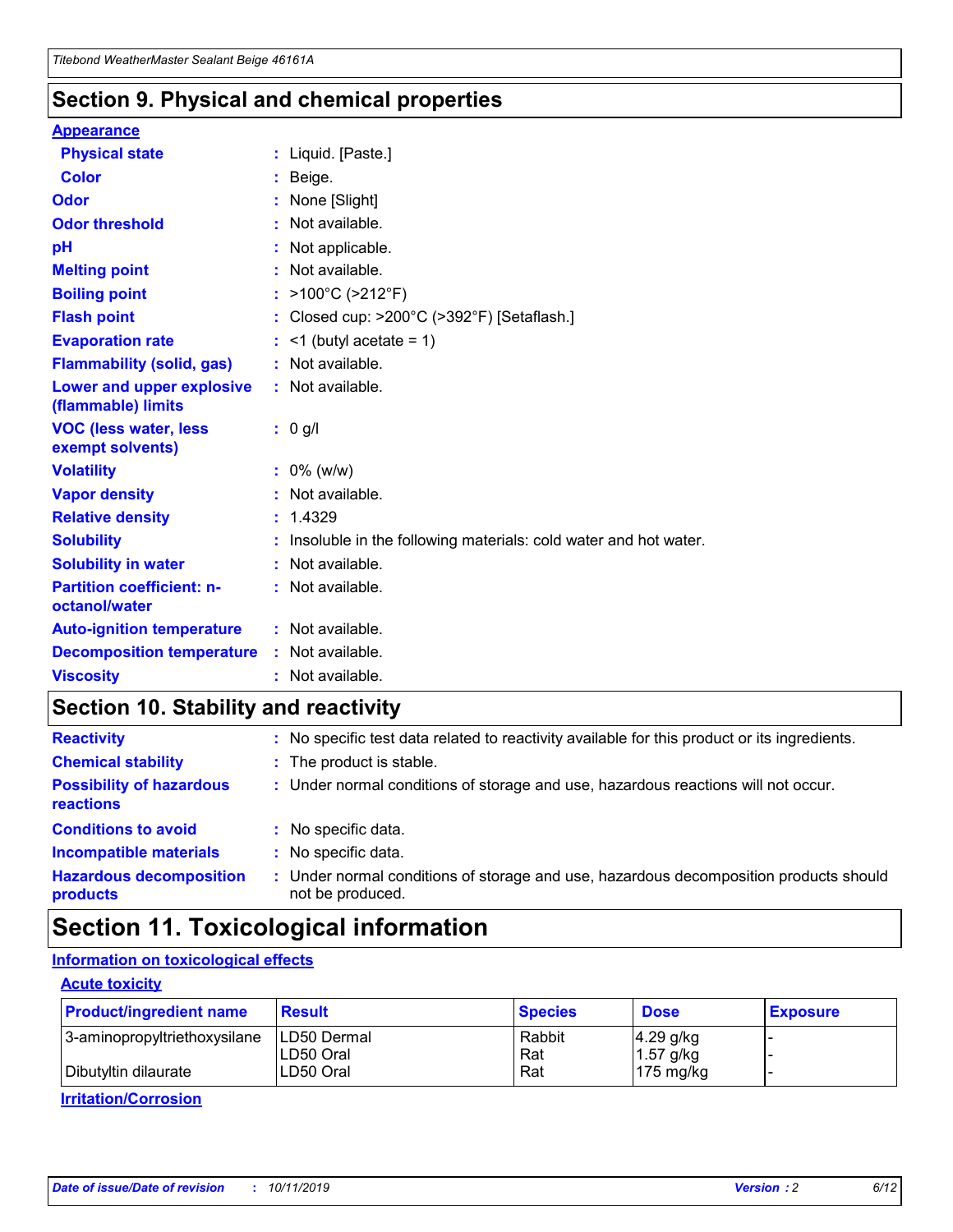## **Section 11. Toxicological information**

| <b>Product/ingredient name</b> | <b>Result</b>            | <b>Species</b> | <b>Score</b> | <b>Exposure</b>     | <b>Observation</b> |
|--------------------------------|--------------------------|----------------|--------------|---------------------|--------------------|
| 3-aminopropyltriethoxysilane   | Eyes - Mild irritant     | Rabbit         |              | $100 \text{ mg}$    |                    |
|                                | Eyes - Severe irritant   | Rabbit         |              | 24 hours 750        |                    |
|                                |                          |                |              | ug                  |                    |
|                                | Skin - Severe irritant   | Rabbit         |              | 24 hours 5          |                    |
|                                |                          |                |              | mq                  |                    |
| Dibutyltin dilaurate           | Eyes - Moderate irritant | Rabbit         |              | <b>24 hours 100</b> |                    |
|                                | Skin - Severe irritant   | Rabbit         |              | mg<br>500 mg        |                    |
|                                |                          |                |              |                     |                    |

### **Sensitization**

Not available.

#### **Mutagenicity**

Not available.

#### **Carcinogenicity**

Not available.

#### **Reproductive toxicity**

Not available.

#### **Teratogenicity**

Not available.

#### **Specific target organ toxicity (single exposure)**

Not available.

#### **Specific target organ toxicity (repeated exposure)**

| <b>Name</b>                                                                  |                                                                            | <b>Category</b>                                     | <b>Route of</b><br>exposure | <b>Target organs</b> |
|------------------------------------------------------------------------------|----------------------------------------------------------------------------|-----------------------------------------------------|-----------------------------|----------------------|
| Dibutyltin dilaurate                                                         |                                                                            | Category 1                                          | -                           | respiratory system   |
| <b>Aspiration hazard</b><br>Not available.                                   |                                                                            |                                                     |                             |                      |
| <b>Information on the likely</b><br>routes of exposure                       | : Not available.                                                           |                                                     |                             |                      |
| <b>Potential acute health effects</b>                                        |                                                                            |                                                     |                             |                      |
| <b>Eye contact</b>                                                           | : May cause eye irritation.                                                |                                                     |                             |                      |
| <b>Inhalation</b>                                                            |                                                                            | : No known significant effects or critical hazards. |                             |                      |
| <b>Skin contact</b>                                                          | : May cause skin irritation.                                               |                                                     |                             |                      |
| <b>Ingestion</b>                                                             |                                                                            | : No known significant effects or critical hazards. |                             |                      |
| Symptoms related to the physical, chemical and toxicological characteristics |                                                                            |                                                     |                             |                      |
| <b>Eye contact</b>                                                           | irritation<br>watering<br>redness                                          | : Adverse symptoms may include the following:       |                             |                      |
| <b>Inhalation</b>                                                            | reduced fetal weight<br>increase in fetal deaths<br>skeletal malformations | : Adverse symptoms may include the following:       |                             |                      |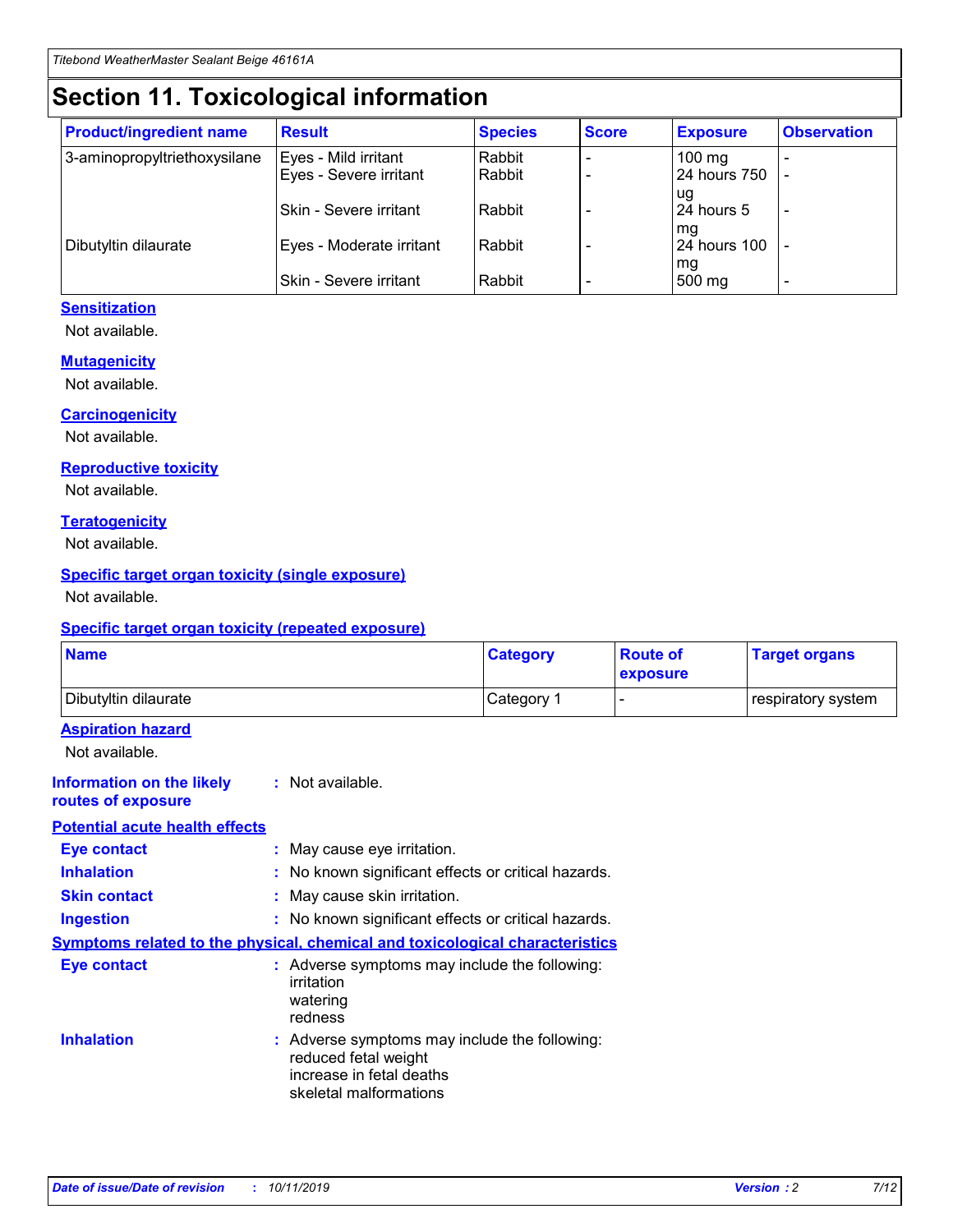## **Section 11. Toxicological information**

| <b>Skin contact</b>                     | : Adverse symptoms may include the following:                                                            |
|-----------------------------------------|----------------------------------------------------------------------------------------------------------|
|                                         | irritation                                                                                               |
|                                         | redness                                                                                                  |
|                                         | reduced fetal weight                                                                                     |
|                                         | increase in fetal deaths                                                                                 |
|                                         | skeletal malformations                                                                                   |
| <b>Ingestion</b>                        | : Adverse symptoms may include the following:                                                            |
|                                         | reduced fetal weight                                                                                     |
|                                         | increase in fetal deaths                                                                                 |
|                                         | skeletal malformations                                                                                   |
|                                         | Delayed and immediate effects and also chronic effects from short and long term exposure                 |
| <b>Short term exposure</b>              |                                                                                                          |
| <b>Potential immediate</b>              | : Not available.                                                                                         |
| effects                                 |                                                                                                          |
| <b>Potential delayed effects</b>        | : Not available.                                                                                         |
| Long term exposure                      |                                                                                                          |
| <b>Potential immediate</b>              | : Not available.                                                                                         |
| effects                                 |                                                                                                          |
| <b>Potential delayed effects</b>        | : Not available.                                                                                         |
| <b>Potential chronic health effects</b> |                                                                                                          |
| Not available.                          |                                                                                                          |
| <b>General</b>                          | : Once sensitized, a severe allergic reaction may occur when subsequently exposed to<br>very low levels. |
| <b>Carcinogenicity</b>                  | : No known significant effects or critical hazards.                                                      |
| <b>Mutagenicity</b>                     | : No known significant effects or critical hazards.                                                      |
| <b>Teratogenicity</b>                   | May damage the unborn child.                                                                             |
| <b>Developmental effects</b>            | : No known significant effects or critical hazards.                                                      |
| <b>Fertility effects</b>                | May damage fertility.                                                                                    |
| <b>Numerical measures of toxicity</b>   |                                                                                                          |
| <b>Acute toxicity estimates</b>         |                                                                                                          |
| الملحلة والمستحيط والمسالم              |                                                                                                          |

Not available.

## **Section 12. Ecological information**

#### **Toxicity**

| <b>Product/ingredient name</b> | <b>Result</b>                     | <b>Species</b>                              | <b>Exposure</b> |
|--------------------------------|-----------------------------------|---------------------------------------------|-----------------|
| Dibutyltin dilaurate           | Chronic EC10 > 2 mg/l Fresh water | Algae - Scenedesmus<br><b>I</b> subspicatus | l 96 hours      |

### **Persistence and degradability**

| <b>Product/ingredient name</b> | <b>Test</b>                                                                    | <b>Result</b>  |                   | <b>Dose</b> | <b>Inoculum</b>         |
|--------------------------------|--------------------------------------------------------------------------------|----------------|-------------------|-------------|-------------------------|
| Dibutyltin dilaurate           | OECD 301F<br>Ready<br>Biodegradability -<br>Manometric<br>Respirometry<br>Test | 23 % - 28 days |                   |             |                         |
| <b>Product/ingredient name</b> | <b>Aquatic half-life</b>                                                       |                | <b>Photolysis</b> |             | <b>Biodegradability</b> |
| Dibutyltin dilaurate           |                                                                                |                |                   |             | Inherent                |

### **Bioaccumulative potential**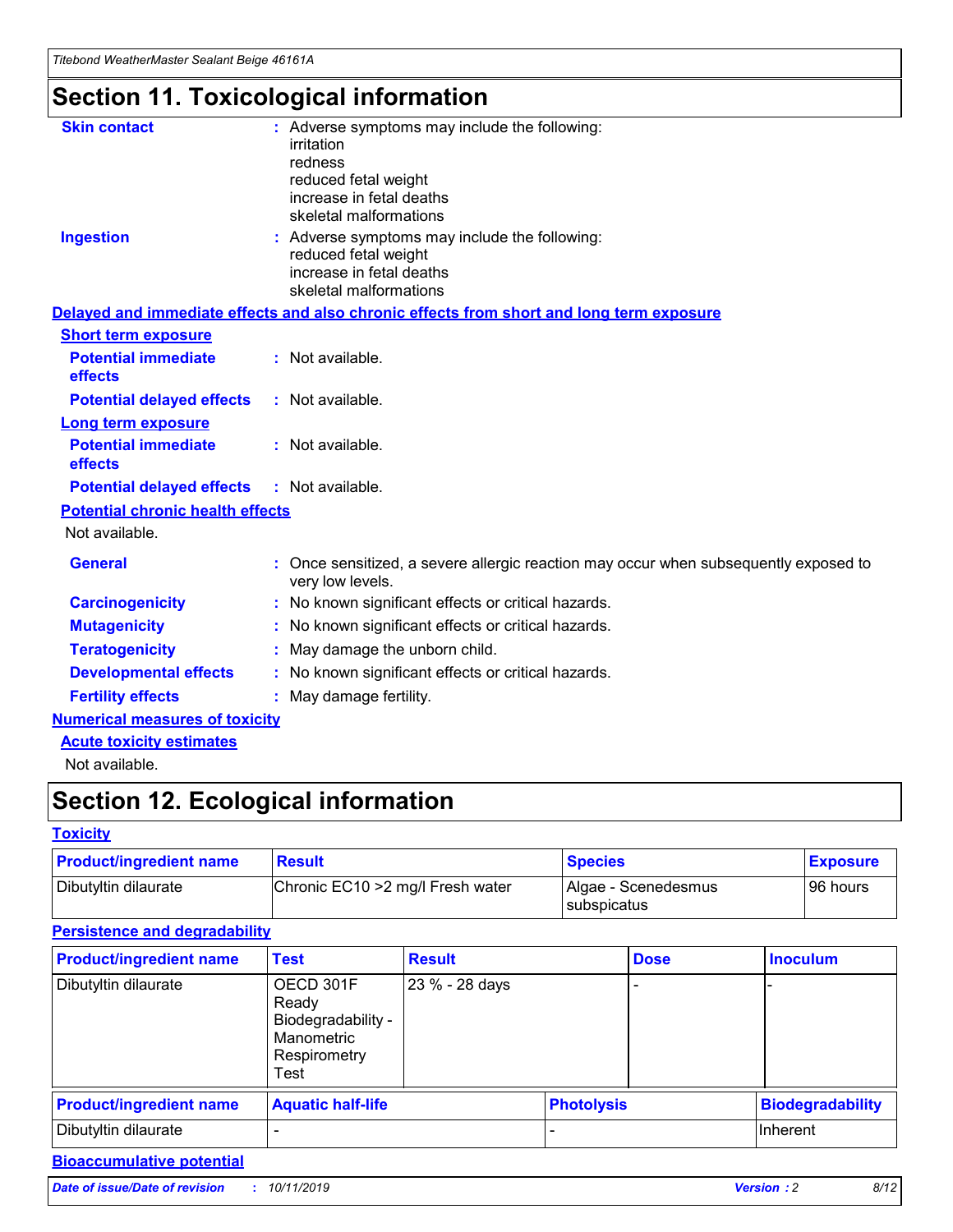## **Section 12. Ecological information**

| <b>Product/ingredient name</b> | $LoaPow$ | <b>BCF</b> | <b>Potential</b> |
|--------------------------------|----------|------------|------------------|
| 3-aminopropyltriethoxysilane   | 1.7      | 3.4        | low              |
| Dibutyltin dilaurate           | 4.44     | 2.91       | low              |

#### **Mobility in soil**

| <i></i>                                                       |                                                     |
|---------------------------------------------------------------|-----------------------------------------------------|
| <b>Soil/water partition</b><br>coefficient (K <sub>oc</sub> ) | : Not available.                                    |
| <b>Other adverse effects</b>                                  | : No known significant effects or critical hazards. |

### **Section 13. Disposal considerations**

**Disposal methods :**

The generation of waste should be avoided or minimized wherever possible. Disposal of this product, solutions and any by-products should at all times comply with the requirements of environmental protection and waste disposal legislation and any regional local authority requirements. Dispose of surplus and non-recyclable products via a licensed waste disposal contractor. Waste should not be disposed of untreated to the sewer unless fully compliant with the requirements of all authorities with jurisdiction. Waste packaging should be recycled. Incineration or landfill should only be considered when recycling is not feasible. This material and its container must be disposed of in a safe way. Care should be taken when handling emptied containers that have not been cleaned or rinsed out. Empty containers or liners may retain some product residues. Avoid dispersal of spilled material and runoff and contact with soil, waterways, drains and sewers.

## **Section 14. Transport information**

|                                      | <b>DOT</b><br><b>Classification</b> | <b>TDG</b><br><b>Classification</b> | <b>Mexico</b><br><b>Classification</b> | <b>ADR/RID</b>           | <b>IMDG</b>     | <b>IATA</b>              |
|--------------------------------------|-------------------------------------|-------------------------------------|----------------------------------------|--------------------------|-----------------|--------------------------|
| <b>UN number</b>                     | Not regulated.                      | Not regulated.                      | Not regulated.                         | Not regulated.           | Not regulated.  | Not regulated.           |
| <b>UN proper</b><br>shipping name    | $\qquad \qquad \blacksquare$        |                                     |                                        |                          |                 |                          |
| <b>Transport</b><br>hazard class(es) | $\overline{\phantom{0}}$            | $\qquad \qquad$                     | $\qquad \qquad$                        | $\overline{\phantom{a}}$ | $\qquad \qquad$ | $\overline{\phantom{0}}$ |
| <b>Packing group</b>                 | $\overline{\phantom{a}}$            | -                                   |                                        |                          |                 |                          |
| <b>Environmental</b><br>hazards      | No.                                 | No.                                 | No.                                    | No.                      | No.             | No.                      |

## **Section 15. Regulatory information**

#### **U.S. Federal regulations**

#### **SARA 302/304**

#### **Composition/information on ingredients**

No products were found.

**SARA 304 RQ :** Not applicable.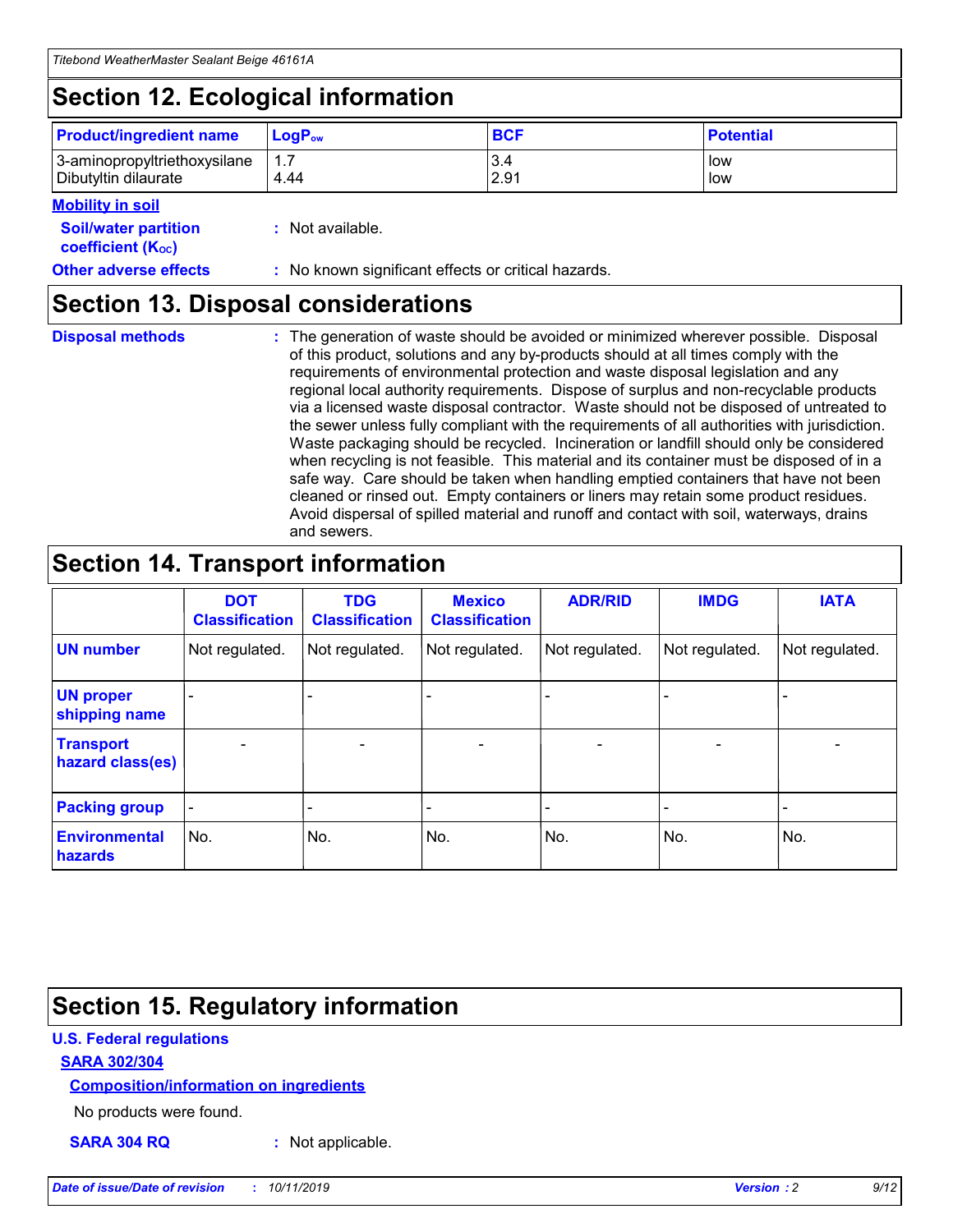## **Section 15. Regulatory information**

#### **SARA 311/312**

**Classification :** EYE IRRITATION - Category 2B SKIN SENSITIZATION - Category 1 TOXIC TO REPRODUCTION (Fertility) - Category 1B TOXIC TO REPRODUCTION (Unborn child) - Category 1B

#### **Composition/information on ingredients**

| <b>Name</b>                  | $\frac{9}{6}$ | <b>Classification</b>                                                                                            |
|------------------------------|---------------|------------------------------------------------------------------------------------------------------------------|
| 3-aminopropyltriethoxysilane | $\leq$ 3      | <b>FLAMMABLE LIQUIDS - Category 4</b><br><b>ACUTE TOXICITY (oral) - Category 4</b>                               |
|                              |               | SKIN IRRITATION - Category 2<br>EYE IRRITATION - Category 2A                                                     |
| Dibutyltin dilaurate         | ≤0.3          | ACUTE TOXICITY (oral) - Category 3<br>SKIN CORROSION - Category 1C                                               |
|                              |               | SERIOUS EYE DAMAGE - Category 1<br>SKIN SENSITIZATION - Category 1<br><b>GERM CELL MUTAGENICITY - Category 2</b> |
|                              |               | TOXIC TO REPRODUCTION (Fertility) - Category 1B<br>TOXIC TO REPRODUCTION (Unborn child) - Category 1B            |
|                              |               | SPECIFIC TARGET ORGAN TOXICITY (REPEATED<br>EXPOSURE) (respiratory system) - Category 1                          |

#### **State regulations**

| <b>Massachusetts</b> | : None of the components are listed. |
|----------------------|--------------------------------------|
| <b>New York</b>      | : None of the components are listed. |
| <b>New Jersey</b>    | : None of the components are listed. |
| <b>Pennsylvania</b>  | : None of the components are listed. |

#### **California Prop. 65**

**A** WARNING: This product can expose you to methanol, which is known to the State of California to cause birth defects or other reproductive harm. For more information go to www.P65Warnings.ca.gov.

| <b>Ingredient name</b> | No significant risk Maximum<br>level | acceptable dosage<br>level |
|------------------------|--------------------------------------|----------------------------|
| methanol               |                                      | Yes.                       |

#### **International regulations**

**Chemical Weapon Convention List Schedules I, II & III Chemicals** Not listed.

#### **Montreal Protocol**

Not listed.

#### **Stockholm Convention on Persistent Organic Pollutants**

Not listed.

### **UNECE Aarhus Protocol on POPs and Heavy Metals**

Not listed.

#### **Inventory list**

### **China :** All components are listed or exempted.

#### **United States TSCA 8(b) inventory :** All components are active or exempted.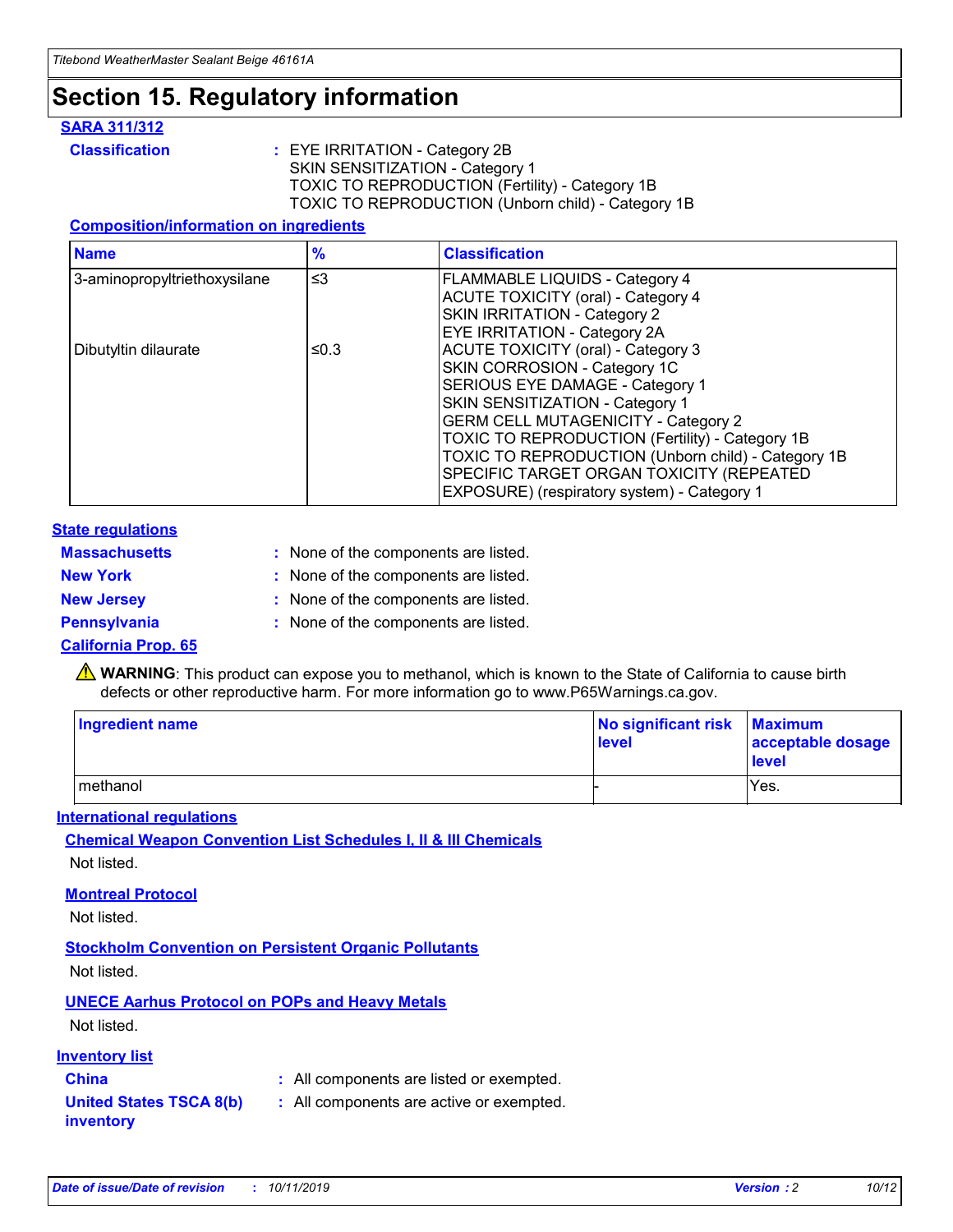## **Section 16. Other information**

**Hazardous Material Information System (U.S.A.)**



**Caution: HMIS® ratings are based on a 0-4 rating scale, with 0 representing minimal hazards or risks, and 4 representing significant hazards or risks. Although HMIS® ratings and the associated label are not required on SDSs or products leaving a facility under 29 CFR 1910.1200, the preparer may choose to provide them. HMIS® ratings are to be used with a fully implemented HMIS® program. HMIS® is a registered trademark and service mark of the American Coatings Association, Inc.**

**The customer is responsible for determining the PPE code for this material. For more information on HMIS® Personal Protective Equipment (PPE) codes, consult the HMIS® Implementation Manual.**

#### **National Fire Protection Association (U.S.A.)**



**Reprinted with permission from NFPA 704-2001, Identification of the Hazards of Materials for Emergency Response Copyright ©1997, National Fire Protection Association, Quincy, MA 02269. This reprinted material is not the complete and official position of the National Fire Protection Association, on the referenced subject which is represented only by the standard in its entirety.**

**Copyright ©2001, National Fire Protection Association, Quincy, MA 02269. This warning system is intended to be interpreted and applied only by properly trained individuals to identify fire, health and reactivity hazards of chemicals. The user is referred to certain limited number of chemicals with recommended classifications in NFPA 49 and NFPA 325, which would be used as a guideline only. Whether the chemicals are classified by NFPA or not, anyone using the 704 systems to classify chemicals does so at their own risk.**

**Procedure used to derive the classification**

| <b>Classification</b>                                                                                                                                                    |                                                                                                                                                  | <b>Justification</b>                                                                                                                                                                                                                                                                                                                                                                                                 |  |
|--------------------------------------------------------------------------------------------------------------------------------------------------------------------------|--------------------------------------------------------------------------------------------------------------------------------------------------|----------------------------------------------------------------------------------------------------------------------------------------------------------------------------------------------------------------------------------------------------------------------------------------------------------------------------------------------------------------------------------------------------------------------|--|
| EYE IRRITATION - Category 2B<br>SKIN SENSITIZATION - Category 1<br>TOXIC TO REPRODUCTION (Fertility) - Category 1B<br>TOXIC TO REPRODUCTION (Unborn child) - Category 1B |                                                                                                                                                  | Expert judgment<br>Expert judgment<br>Expert judgment<br>Expert judgment                                                                                                                                                                                                                                                                                                                                             |  |
| <b>History</b>                                                                                                                                                           |                                                                                                                                                  |                                                                                                                                                                                                                                                                                                                                                                                                                      |  |
| Date of printing                                                                                                                                                         | : 4/22/2022                                                                                                                                      |                                                                                                                                                                                                                                                                                                                                                                                                                      |  |
| Date of issue/Date of<br>revision                                                                                                                                        | : 10/11/2019                                                                                                                                     |                                                                                                                                                                                                                                                                                                                                                                                                                      |  |
| Date of previous issue                                                                                                                                                   | : 10/16/2020                                                                                                                                     |                                                                                                                                                                                                                                                                                                                                                                                                                      |  |
| <b>Version</b>                                                                                                                                                           | $\therefore$ 2                                                                                                                                   |                                                                                                                                                                                                                                                                                                                                                                                                                      |  |
| <b>Key to abbreviations</b>                                                                                                                                              | $\therefore$ ATE = Acute Toxicity Estimate<br><b>BCF</b> = Bioconcentration Factor<br>IBC = Intermediate Bulk Container<br>$UN = United Nations$ | GHS = Globally Harmonized System of Classification and Labelling of Chemicals<br>IATA = International Air Transport Association<br><b>IMDG = International Maritime Dangerous Goods</b><br>LogPow = logarithm of the octanol/water partition coefficient<br>MARPOL = International Convention for the Prevention of Pollution From Ships, 1973<br>as modified by the Protocol of 1978. ("Marpol" = marine pollution) |  |